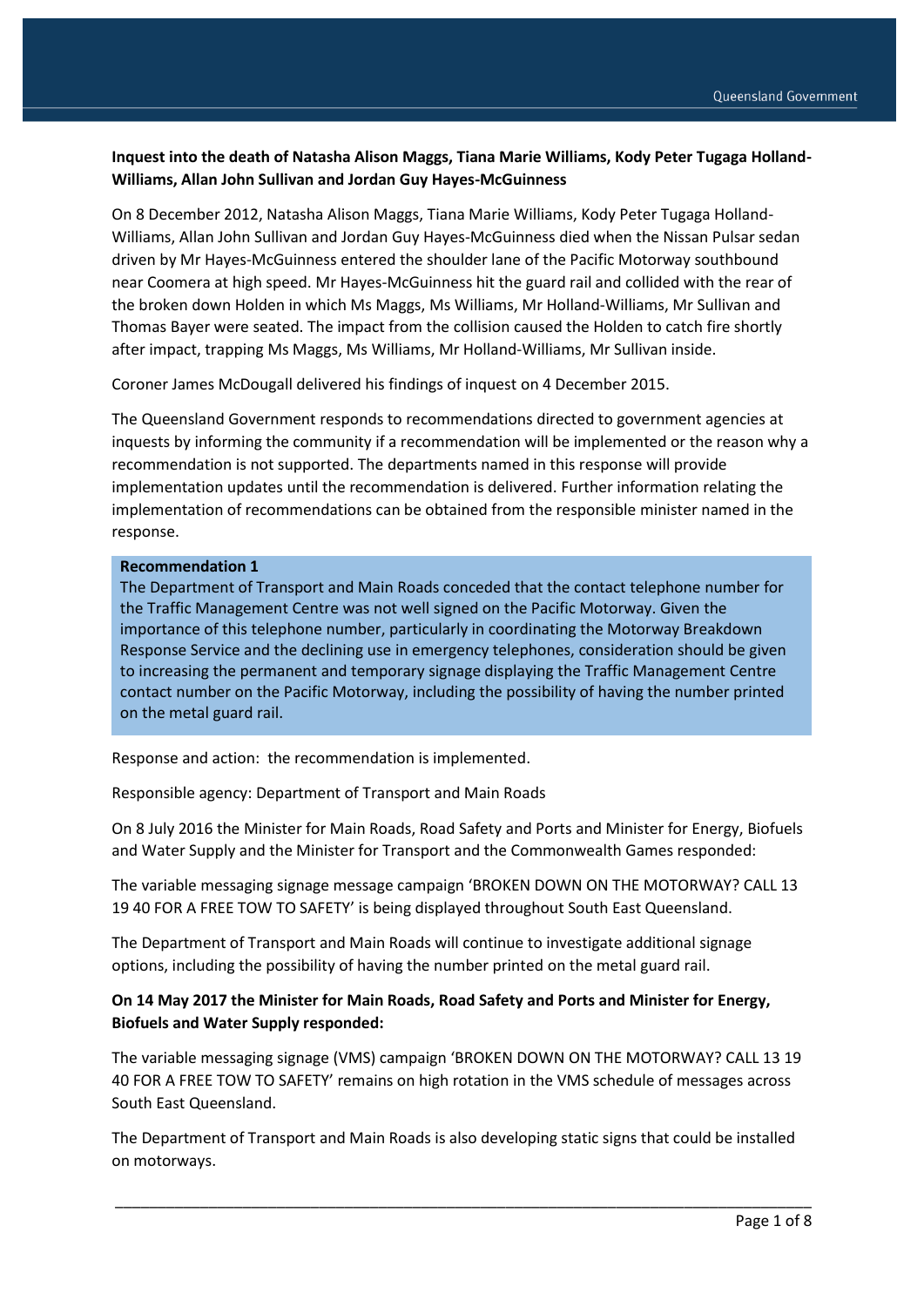Once a suitable sign is approved it will be considered for installation at appropriate locations on the road network.

# **On 26 February 2018 the Minister for Transport and Main Roads responded:**

The Department of Transport and Main Roads considered the recommendation and developed static signs with the Traffic Management Centre contact number which can be installed on the Pacific Motorway.

Static and electronic signage are the preferred options for messaging as they can be installed perpendicular to the road and are more visible to vehicles when travelling along the Pacific Motorway. The Pacific Motorway has a high proportion of wire rope barrier for which printing of the 13 19 40 number would not be feasible, due to the size and material of the wire rope barrier.

The department will install four new static signs in each direction on the Pacific Motorway between Tugun and Springwood in each direction of travel to supplement existing electronic signs. These works are expected to be complete by mid-2018.

# **On 26 February 2019 the Minister for Transport and Main Roads responded:**

The Department of Transport and Main Roads installed four new static signs in each direction of travel (a total of eight signs) on the Pacific Motorway between Tugun and Springwood. These static signs will supplement the increased use of electronic message signage on variable message signs along the Pacific Motorway which display the 13 19 40 phone number. The static signs incorporate the Traffic Management Centre contact number.



### **Recommendation 2**

The Department of Transport and Main Roads should also consider increasing the public awareness of the Traffic Management Centre telephone contact number and services provided, particularly the Motorway Breakdown Response Service, through the use of marketing material and other such means.

Response and action: the recommendation is implemented.

Responsible agency: Department of Transport and Main Roads

On 8 July 2016 the Minister for Main Roads, Road Safety and Ports and Minister for Energy, Biofuels and Water Supply and the Minister for Transport and the Commonwealth Games responded:

\_\_\_\_\_\_\_\_\_\_\_\_\_\_\_\_\_\_\_\_\_\_\_\_\_\_\_\_\_\_\_\_\_\_\_\_\_\_\_\_\_\_\_\_\_\_\_\_\_\_\_\_\_\_\_\_\_\_\_\_\_\_\_\_\_\_\_\_\_\_\_\_\_\_\_\_\_\_\_\_\_\_

Variable message signage displaying the 13 19 40 number for motorway breakdown response services has been implemented across South East Queensland.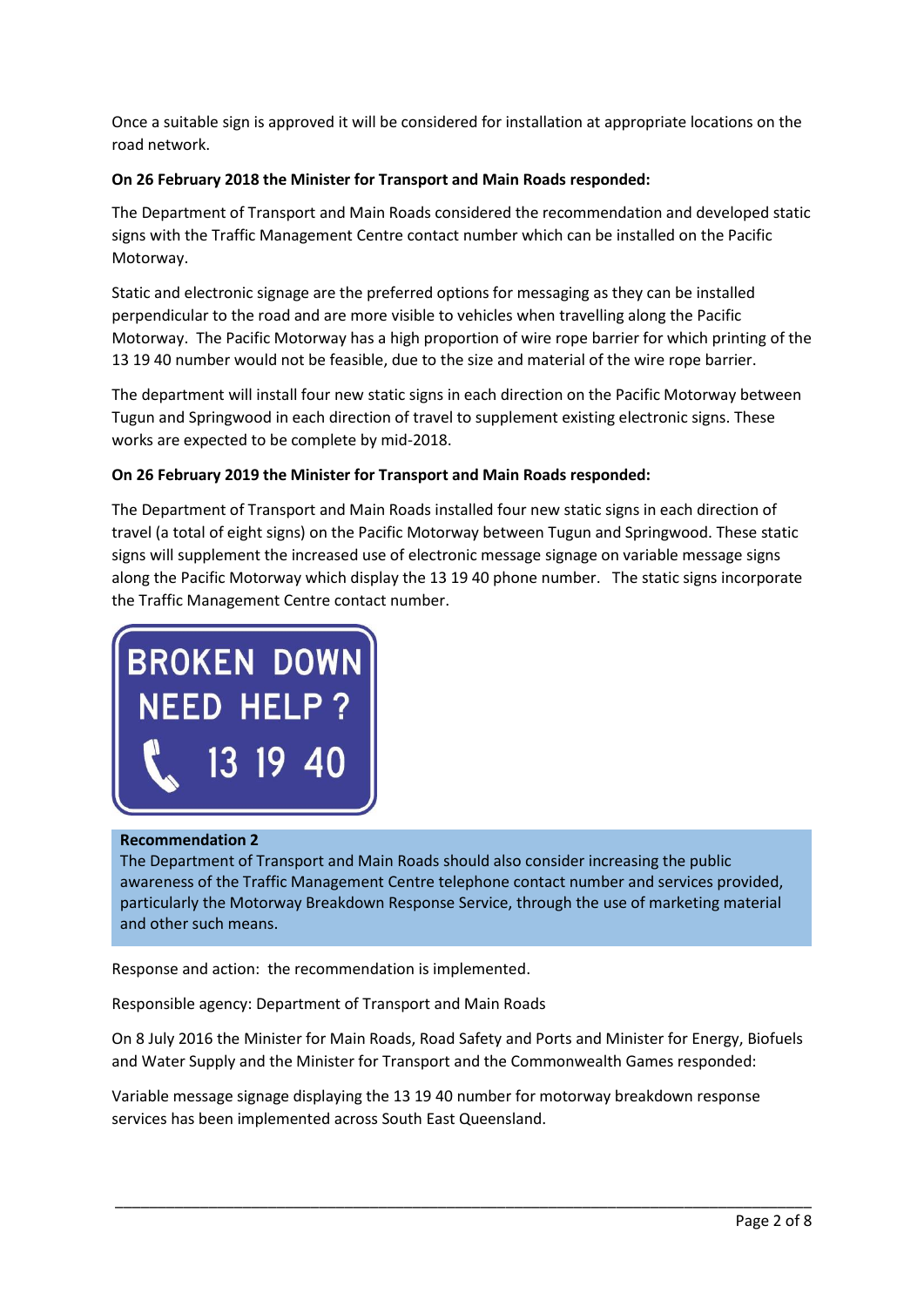The Department of Transport and Main Roads (TMR) is exploring other avenues for publicising the services available via 13 19 40. TMR will also continue review the effectiveness of the 13 19 40 messaging displayed via variable message sign.

# **On 14 May 2017 the Minister for Main Roads, Road Safety and Ports and Minister for Energy, Biofuels and Water Supply responded:**

The variable messaging signage (VMS) display of the 13 19 40 number remains on high frequency.

Enhanced marketing of the 13 19 40 number will be considered as part of the *QLDTraffic* rollout marketing. *QLDTraffic* is a new version of the 13 19 40 traffic information website.

## **On 26 February 2018 the Minister for Transport and Main Roads responded:**

Marketing of the 13 19 40 number is included in the Queensland Government traffic and travel information app and website[, QLDTraffic.qld.gov.au.](https://qldtraffic.qld.gov.au/)

In addition, information relating to 13 19 40 and the Motorway Breakdown Response Service is available on [TMR.qld.gov.au.](https://www.tmr.qld.gov.au/)

Variable messaging signs display of the 13 19 40 number remains on high frequency across South East Queensland.

The department will consider messaging on the Department of Transport and Main Roads' Twitter and Facebook pages.

## **On 26 February 2019 the Minister for Transport and Main Roads responded:**

Transport and Main Roads promoted the 13 19 40 phone service via variable message signs, static signs, and via the department's social media channels (including Facebook).

Further promotion occurred through the breakdown safety public awareness materials (further information about the breakdown safety awareness campaign can be found in the department's response to recommendation 5).

### **Recommendation 3**

The Department of Transport and Main Roads should consider reviewing ways of improving the efficiency and effectiveness of the Traffic Management Centre messaging system, so when motorists first contact the service, they can immediately speak to an operator in the event they are in a dangerous situation, rather than first listening to recorded information about road and traffic conditions.

Response and action: the recommendation is implemented.

Responsible agency: Department of Transport and Main Roads

On 8 July 2016 the Minister for Main Roads, Road Safety and Ports and Minister for Energy, Biofuels and Water Supply and the Minister for Transport and the Commonwealth Games responded:

Implementation of this recommendation is 75% implemented - scoping of improvements to the 13 19 40 messaging system for incoming calls has been completed. The hierarchy order of services offered has been changed to enable callers to more quickly speak with emergency services and/or an operator. Telstra has been contracted to make changes to the system and will have implementation effected by the end of June 2016.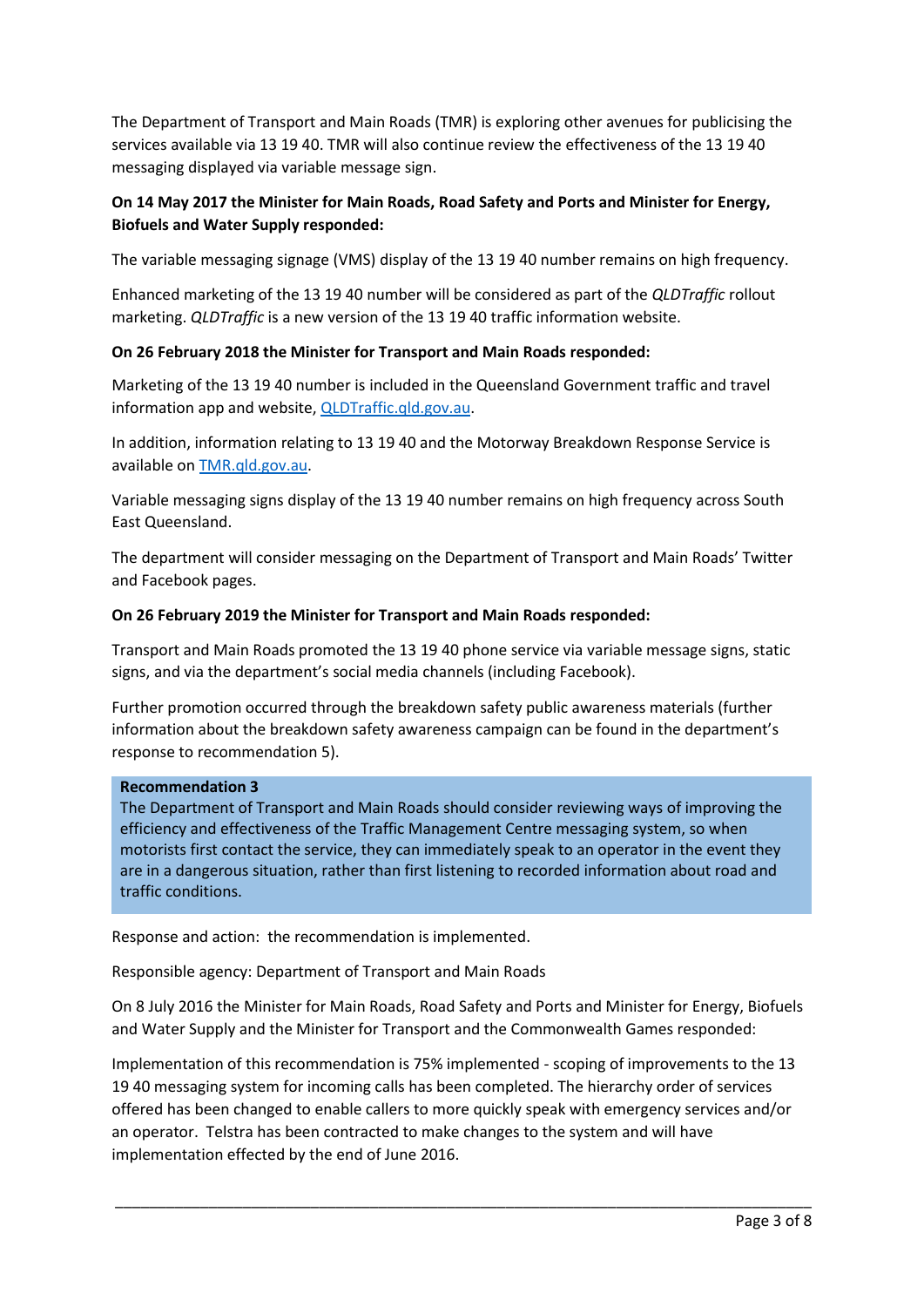The Department of Transport and Main Roads will review the impact of the change once implemented.

# **On 14 May 2017 the Minister for Main Roads, Road Safety and Ports and Minister for Energy, Biofuels and Water Supply responded:**

This recommendation is 90% implemented. The hierarchy order of services offered has been changed to enable callers to more quickly speak with emergency services and/or an operator. Telstra implemented changes to the system in June 2016. Callers are initially advised to call '000' if they are in a dangerous situation. Following a message containing priority traffic alerts in their local area, callers can elect to speak to an operator. The Department of Transport and Main Roads is refining business processes to minimise the duration of the priority traffic alerts.

## **On 26 February 2018 the Minister for Transport and Main Roads responded:**

The Department of Transport and Main Roads reviewed the efficiency and effectiveness of the Traffic Management Centre messaging system. In addition to initially advising 13 19 40 callers to call '000' if they are in a dangerous situation, the department refined business processes to ensure only key traffic impacts flow through to the phone to minimise the duration a caller has to listen to a recorded message before they speak to an operator. The department continually seeks to improve the 13 19 40 phone service and will make continual improvements to the system, based on customer feedback, as part of normal business activities.

The Department of Transport and Main Roads continues to obtain feedback from customers using the 13 19 40 phone service to improve both the traffic and travel information service, and provision of breakdown safety support. This is done on an ongoing basis through operators. In addition, the department recently undertook customer experience research for the 13 19 40 phone service across the state entailing eight focus groups and an online survey with 800 participants.

### **Recommendation 4**

Whilst the Department of Transport and Main Roads' (DTMR) Motorway Breakdown Response Service is certainly vital in reducing the risk posed to motorists who breakdown on a major roadway, it only operates in a very limited area. I would recommend that DTMR engage in further consultation with RACQ and motor vehicle insurers in Queensland with the aim of creating an efficient, viable roadside emergency assistance service for all of Queensland. In making this recommendation I am very mindful of the tyranny of distance in such a large state and of the expense such a service would entail.

Response and action: the recommendation is implemented.

Responsible agency: Department of Transport and Main Roads

On 8 July 2016 the Minister for Main Roads, Road Safety and Ports and Minister for Energy, Biofuels and Water Supply and the Minister for Transport and the Commonwealth Games responded:

The Department of Transport and Main Roads agree with the recommendation and commenced discussions with RACQ. Consideration will be given to a balance of needs and not creating an environment which discourages motorists from taking out roadside assistance insurance. Discussions with other Queensland motor vehicle insurers are envisaged following discussions with RACQ.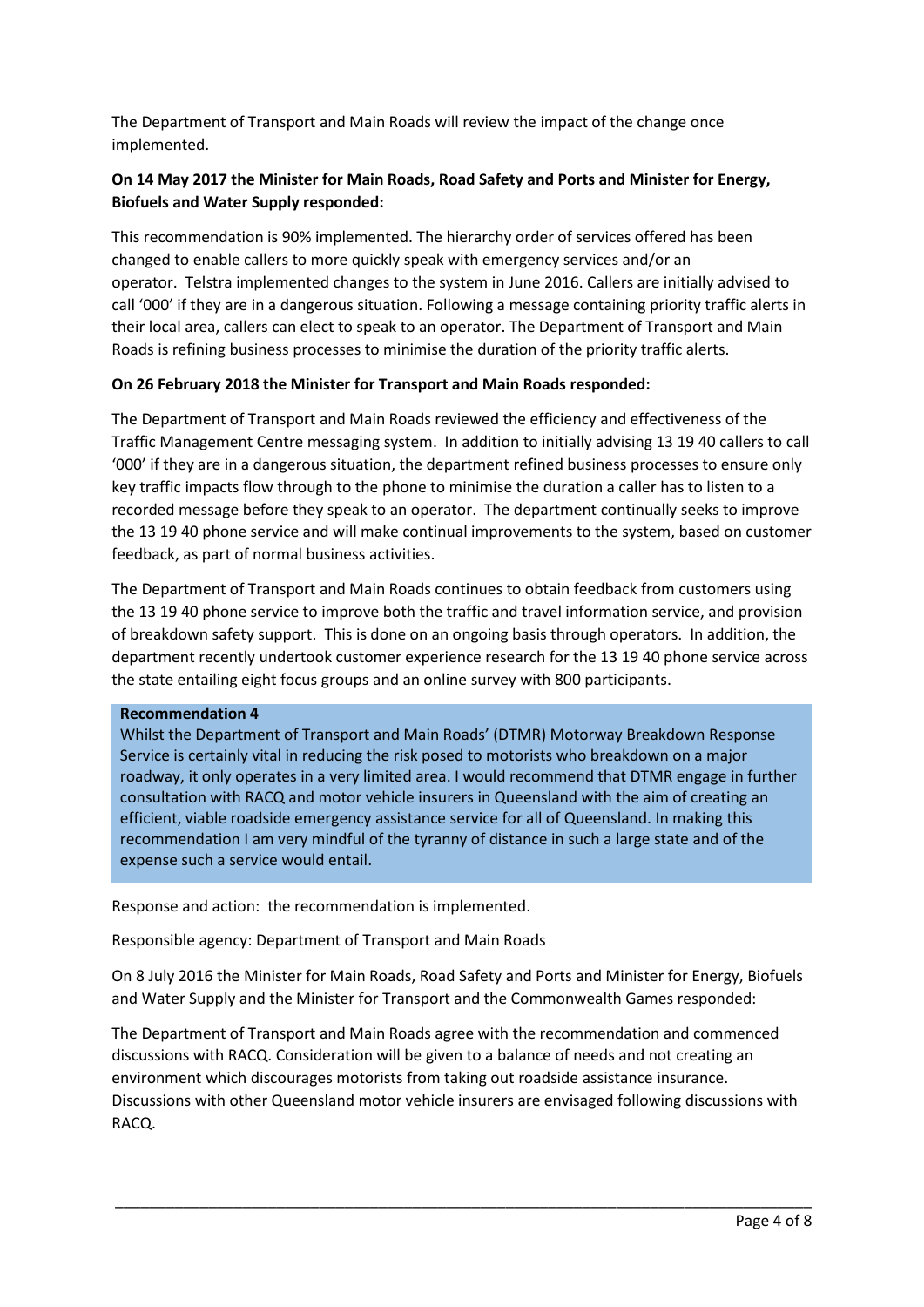# **On 14 May 2017 the Minister for Main Roads, Road Safety and Ports and Minister for Energy, Biofuels and Water Supply responded:**

Discussions between the Department of Transport and Main Roads and RACQ are ongoing.

### **On 26 February 2018 the Minister for Transport and Main Roads responded:**

The Department of Transport and Main Roads is continuing discussions with RACQ to agree on an appropriate policy position.

### **On 26 February 2019 the Minister for Transport and Main Roads responded:**

The Department of Transport and Main Roads implemented the recommendation when it consulted with RACQ and motor vehicle insurers in Queensland about the coroner's recommendation to create a roadside emergency assistance service.

The Department of Transport and Main Roads reviewed roadside emergency assistance for areas outside the coverage of the Motorway Breakdown Response Service but does not intend to extend the department's motorway breakdown response service to areas beyond major roadways in South East Queensland. A number of roadside assistance schemes run by private organisations provide coverage outside of major roadways in South East Queensland and are utilised by a high proportion of motorists.

#### **Recommendation 5**

Although the Department of Transport and Main Roads' (DTMR) Queensland Breakdown Safety Initiative and Breakdown Action Safety Plan are yet to be endorsed as formal policy, it is clear that addressing the safety risks posed to motorists who breakdown, is a definite priority for DTMR. Both documents appear to acknowledge the need for greater public awareness of what a motorist should do to ensure their safety and the safety of others in the event of a breakdown, and to reduce the high safety risks posed to motorists in such a situation. Examining and improving the manner in which breakdown response is managed by DTMR and other external roadside assistance providers, also appears to be central to DTMR's future strategy. Both DTMR and RACQ are to be commended for their joint endeavours in this regard.

I recommend that DTMR continue to prioritise this issue by way of a public awareness campaign directed at breakdown safety for motorists, and to continue to expedite finalisation of the aforementioned Breakdown Action Safety Plan and Initiative.

Response and action: the recommendation is implemented.

Responsible agency: Department of Transport and Main Roads

On 8 July 2016 the Minister for Main Roads, Road Safety and Ports and Minister for Energy, Biofuels and Water Supply and the Minister for Transport and the Commonwealth Games responded:

The Department of Transport and Main Roads' (TMR) breakdown safety opportunities and initiatives discussion paper is currently being finalised. The discussion paper has been developed to identify opportunities for improvements in safety outcomes for breakdown situations.

Additionally, TMR commissioned an external body to undertake a breakdown safety advice (BSA) investigation. This BSA report is complete, and the recommendations are being considered. Overall, the report noted 'the evidence from this study generally supports the breakdown safety advice provided in the *Glovebox guide*'. However, 'there are significant gaps in the *Glovebox guide* that could be addressed to help improve breakdown safety'. The *Glovebox guide* is an information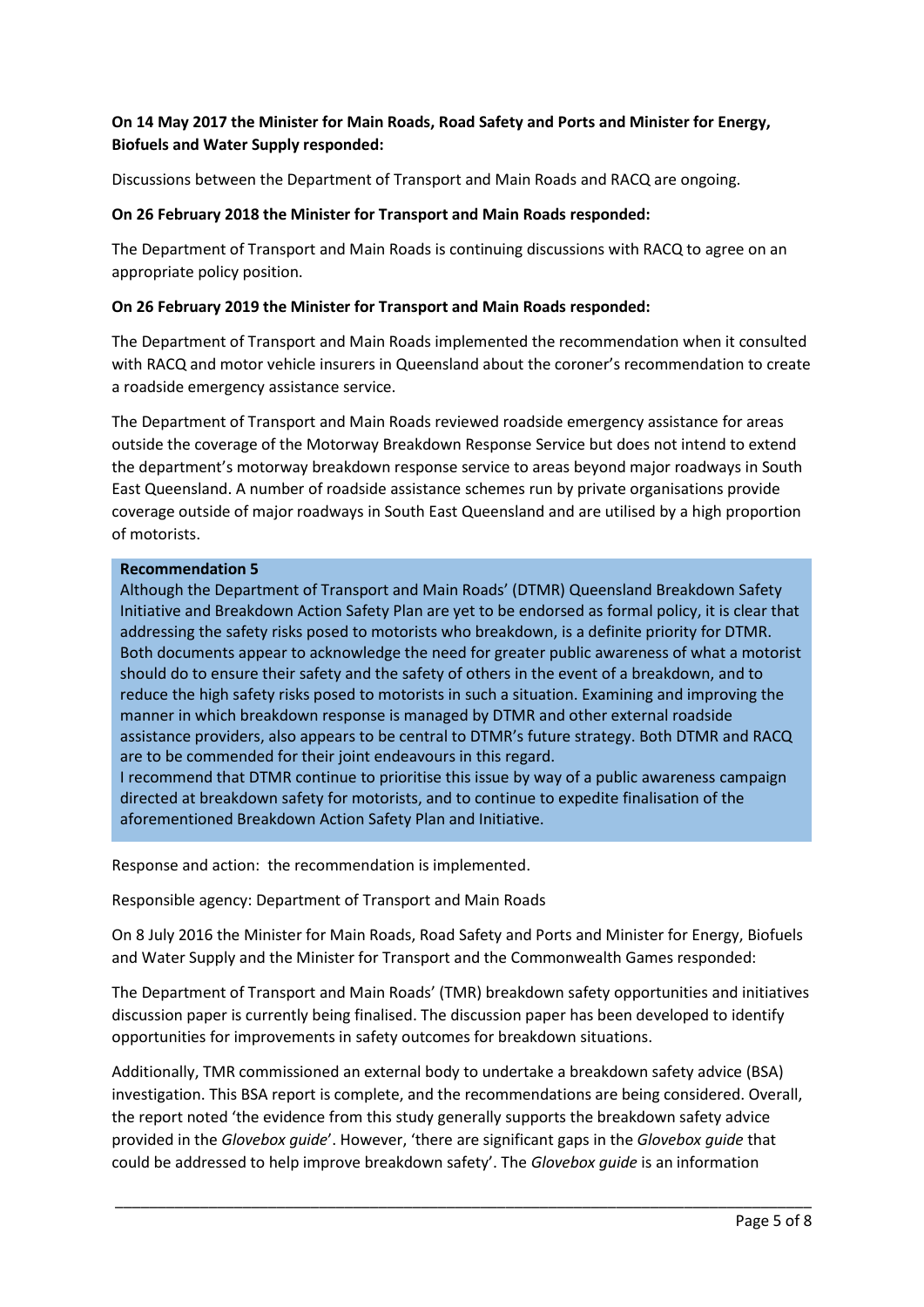brochure produced in conjunction with RACQ and provided to motorists through a number of channels, including the *Road Ahead* magazine and registration renewals.

TMR conducts various safety campaigns on a continual basis, including Road Safety Week, which focus on safety issues such as distractions while driving and drink driving. Further public awareness campaigns directed at breakdown safety for motorists are being considered.

The opportunities identified within the discussion paper and the recommendations from the BSA report will be assessed for merit and prioritised for delivery over the coming financial years. It is anticipated that the *Glovebox guide* will be updated within the next financial year.

# **On 14 May 2017 the Minister for Main Roads, Road Safety and Ports and Minister for Energy, Biofuels and Water Supply responded:**

TMR's breakdown safety opportunities and Initiatives discussion paper is finalised. The opportunities identified within the discussion paper will be assessed for merit and prioritised for delivery over the coming financial years. Priority is being placed on the consideration of further public awareness campaigns directed at breakdown safety.

The *Glovebox guide* is being updated based on the recommendations from the TMR commissioned Breakdown Safety Advice Report.

The department will work on the delivery of a public awareness campaign and finalisation of the revised *Glovebox guide*.

## **On 26 February 2018 the Minister for Transport and Main Roads responded:**

The Department of Transport and Main Roads is finalising the development of internal policy and guidelines which will underpin educational material delivered to the public about what to do in the event of a breakdown.

The communications plan for delivery of this material, and concepts for social media videos are developed.

The *Glovebox guide* was reviewed and re-designed, and moved to a graphical representation, supported by text. The department consulted with RACQ during this process, and will continue to consult with RACQ until the finalisation of the end product in June 2018.

The release of public awareness and educational material is pending the outcome of additional research and advice being commissioned in relation to motorists who may have broken down, but who do not have access to a mobile phone. This advice will be incorporated into all public facing material, including the *Glovebox guide*, once finalised.

To ensure the social media clips achieve the desired outcome to raise awareness about what to do in the event of a breakdown, the department aims to test the clips in the 'Customer Experience Lab' prior to release.

### **On 26 February 2019 the Minister for Transport and Main Roads responded:**

The department's breakdown safety public awareness materials, including the *Breakdown safety glovebox guide* was released on the department's [website.](https://www.tmr.qld.gov.au/breakdownsafety)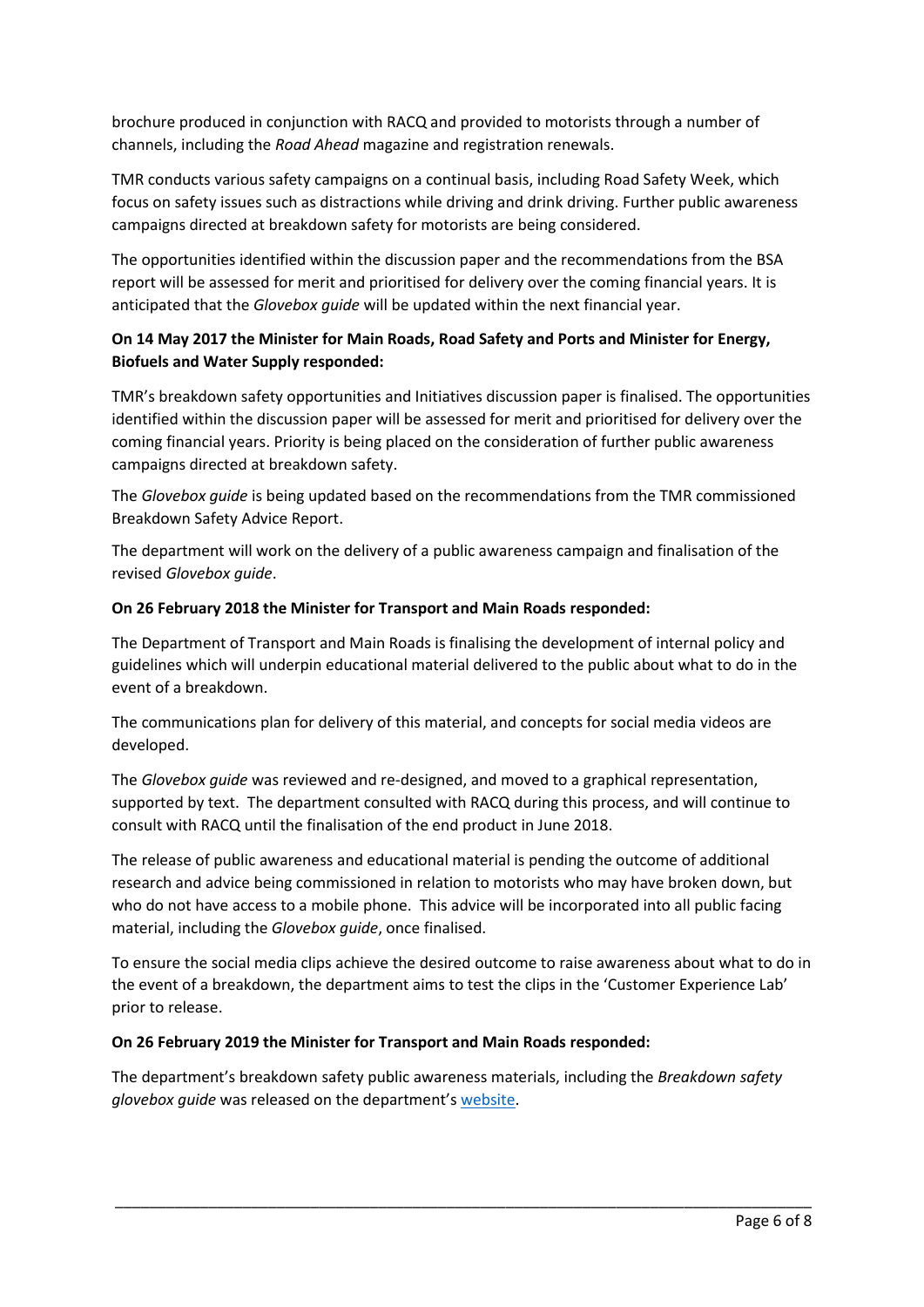### **Recommendation 6**

I recommend that there be an emphasis placed on defensive driving and the dangers of driving under the influence of drugs and alcohol in the driver training of learner drivers.

Response and action: the recommendation is agreed to in part and implementation is complete.

Responsible agency: Department of Transport and Main Roads

On 8 July 2016 the Minister for Main Roads, Road Safety and Ports and Minister for Energy, Biofuels and Water Supply and the Minister for Transport and the Commonwealth Games responded:

The Department of Transport and Main Roads (TMR) does not support defensive driving training for learner drivers. Research consistently shows undertaking defensive driver training, may lead to increased crash risk among novice drivers, particularly young males.

TMR does support educating learner drivers on the dangers of driving under the influence of alcohol and drugs. There is an emerging body of evidence supporting the use of resilience and insight training approaches to influence driver behaviour. These approaches are used in several programs currently being delivered in Queensland schools include Rotary Youth Driver Awareness (RYDA), the Prevent Alcohol and Risk-Related Trauma in Youth (PARTY) injury awareness program and RACQ's Docudrama program. These programs add to the young driver experience by providing teenagers with information about trauma to enable them to recognise risky situations, make prevention orientated choices and adopt behaviours and attitudes that minimise unnecessary risk. Risks associated with driving while impaired are covered in these courses. TMR actively endorses these programs and provides funding support for their delivery.

Under the Queensland Road Safety Action Plan (QRSAP) 2015-17 several initiatives are being implemented, aimed at educating learner drivers on the risks of impaired driving. These include:

- refreshing road safety resources for teachers and students
- introducing an on-line learning and assessment requirement for learner drivers that will cover alcohol and drugs
- a review of penalties and sanctions including options to refer reoffending 'impaired' drivers to screening and counselling services
- launching state-wide communication campaigns including Mates Motel (2014-15) and Dry Driver (2015-16), both with an emphasis on planning to avoid drinking and driving
- continuing high-visibility policing operations and expanding training of police officers to conduct roadside drug testing.

All current actions in relation to the QRSAP will be implemented by 30 June 2017.

# **On 14 May 2017 the Minister for Main Roads, Road Safety and Ports and Minister for Energy, Biofuels and Water Supply responded:**

Since the previous update, the Department of Transport and Main Roads (TMR) continues to support and fund road safety education programs, including for young drivers.

In round 5 of the Community Road Safety Grants Program, \$8.4 million was awarded for initiatives being implemented over the next 3 years, with \$7.6 million of this dedicated to the delivery of young driver education, through driver mentoring and school based education programs. This includes funding for Rotary Youth Driver Awareness (RYDA), the Prevent Alcohol and Risk-Related Trauma in